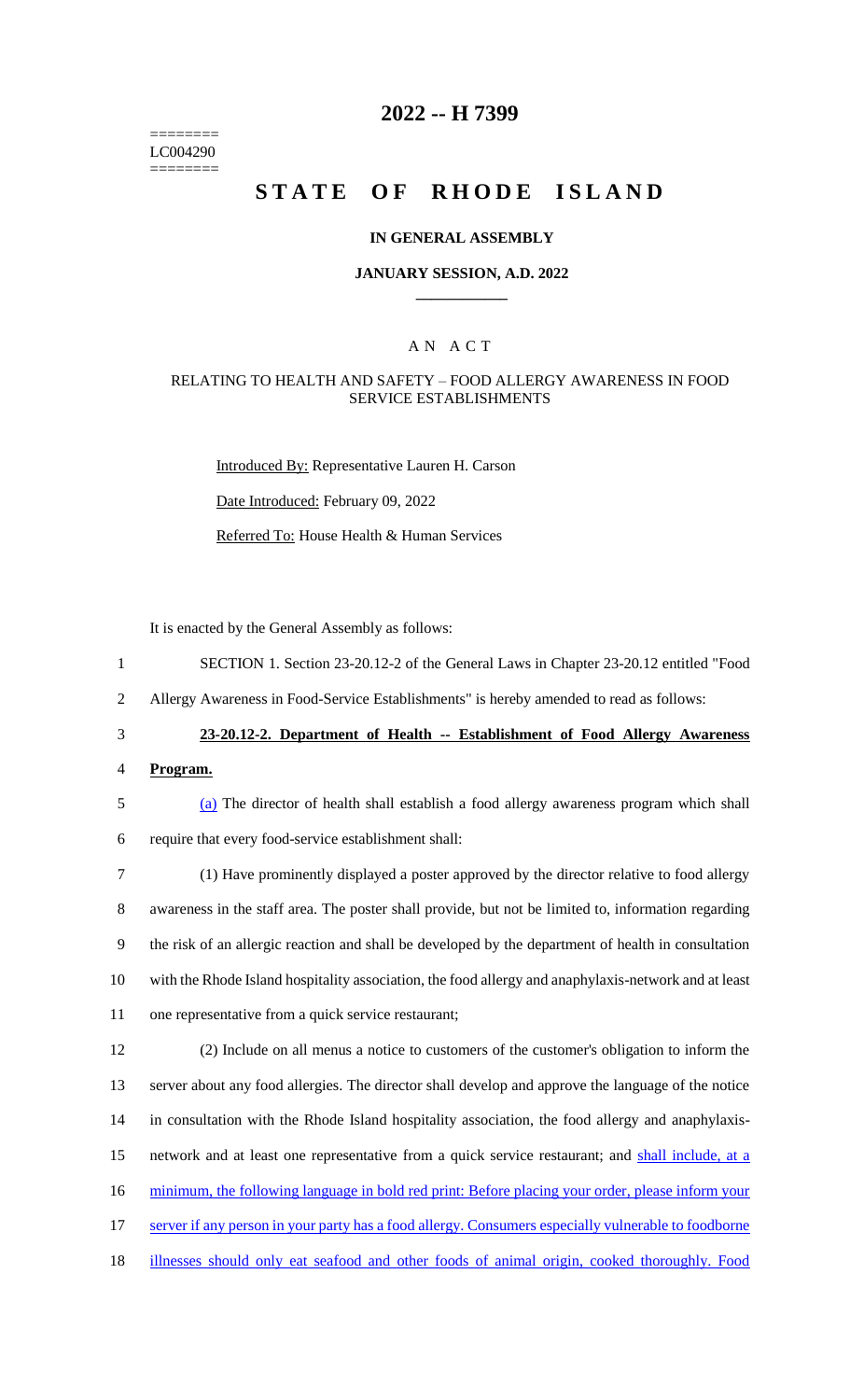#### allergens can cause serious illness, anaphylaxis shock and death; and

 (3) Designate a manager who shall be knowledgeable with regard to the relevant issues concerning food allergies as they relate to food preparation. The director shall prepare and provide both written and video materials for mandatory review by persons designated as managers of any food-service establishment, or the persons designated as managers shall be certified by a food protection manager certification program that is evaluated and listed by a conference for food protection-recognized accrediting agency as conforming to the conference for food protection standards for accreditation of food protection manager certification programs. The department of health shall include knowledge of food allergy issues as part of the certification procedure for managers in food safety pursuant to chapter 27 of title 21.

11 (b) The department of health shall provide for a system to digitally inspect or conduct in

12 person inspections of every menu at every restaurant licensed to operate in the State of Rhode Island

13 to ensure that each establishment is in compliance with the provisions of this section.

- (c) Any restaurant that fails to comply with the menu warning as provided in this section
- shall, for a first offense receive a written warning and for any subsequent offense, fined up to five
- 16 hundred dollars (\$500).
- 

SECTION 2. This act shall take effect on January 1, 2023.

#### ======== LC004290 ========